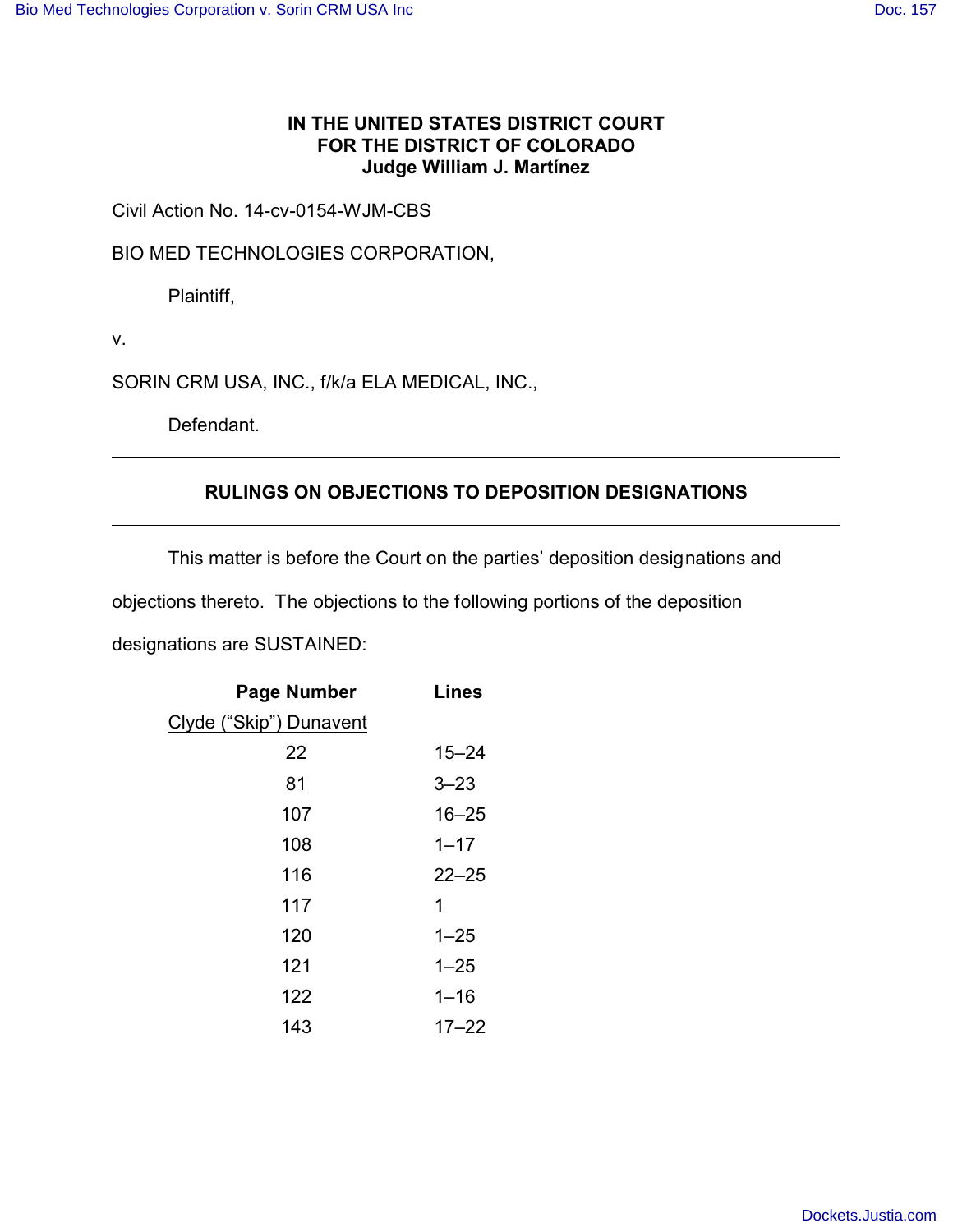| <b>Page Number</b> | <b>Lines</b>                                                                     |
|--------------------|----------------------------------------------------------------------------------|
| Daniel Hackman     |                                                                                  |
| 20                 | 25                                                                               |
| 21                 | $1 - 8$                                                                          |
| 42                 | $3 - 10$                                                                         |
| 45                 | $12 - 16$                                                                        |
| 66                 | $5 - 25$                                                                         |
| 74                 | $22 - 25$                                                                        |
| 75                 | $1 - 5$                                                                          |
| 98<br>99           | incomplete designation; may be supplemented<br>by adding lines 98:13-18 and 99:5 |
| 109                | $1 - 5$                                                                          |
| 126                | $7 - 23$                                                                         |
| 127                | $3 - 5$                                                                          |
| 153                | $24 - 25$                                                                        |
| 154                | $1 - 11$                                                                         |
| 163                | $16 - 25$                                                                        |
| 164                | $1 - 5$                                                                          |
| 165                | $3 - 25$                                                                         |
| 166                | $1 - 17$                                                                         |
| 177                | $6 - 14$                                                                         |
| 178                | $17 - 21$                                                                        |
| 187                | $9 - 19$                                                                         |
| 188                | $3-8, 20-23$                                                                     |
| 190                | $19 - 25$                                                                        |
| 191                | $1 - 18$                                                                         |
| 194                | $23 - 25$                                                                        |
| 195                | $\mathbf{1}$                                                                     |
| 201                | $17 - 18$                                                                        |
| 209                | $6 - 21$                                                                         |